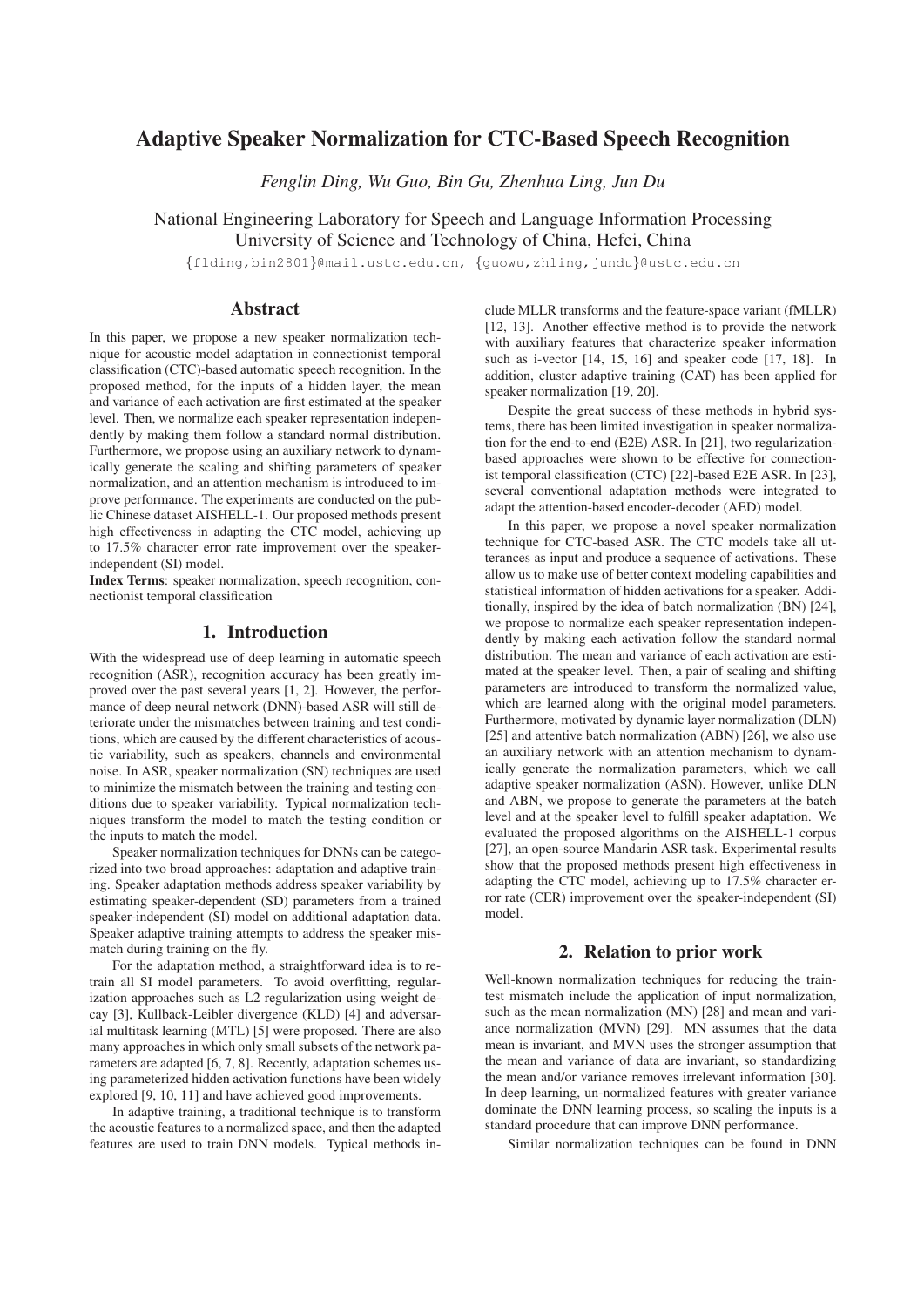training. Batch normalization (BN)[24] and layer normalization (LN) [31] are two well-known methods for normalizing the activations of the hidden layers. BN was originally designed to alleviate the issue of internal covariate shifting, a common problem in DNN training. BN addresses the problem by normalizing each dimension of activations in a mini-batch by making it follow a standard normal distribution. LN has the same idea as batch normalization, but the difference is that LN normalizes each node of a neural layer, which is independent of the size of each batch.

However, BN or LN is a DNN training technique that is not targeted at speaker adaptation. There has still been limited investigation in speaker adaptation using similar normalization techniques. In [32], researchers used the auxiliary network to learn speaker-specific information and then performed normalization at the speaker level. Although the method achieves a lower word error rate (WER) than the unadapted models, it only uses the mean information of activations and performs normalization at a specific layer. The novelty of our proposed methods lies in the following aspects: first, we use the idea of BN to perform normalization for activations at the speaker level, which is layer-wise and makes use of the mean and variance information of activations. Furthermore, we introduce an attention mechanism to the auxiliary network and use it to dynamically generate the normalization parameters. Finally, we investigate our approaches in connectionist temporal classification (CTC) based end-to-end speech recognition and demonstrate competitive performance in the speaker-adapted scenario.

### 3. Proposed methods

We first introduce the modified speaker normalization (SN) method in speech recognition. Moreover, its application in Bi-LSTM is discussed. In the following sections, the details of the proposed speaker-level and batch-level adaptive speaker normalization (ASN) are discussed.

#### 3.1. Speaker normalization

For a neural layer with p-dimensional input feature  $x_s$  =  ${x<sup>s</sup> \choose s}, ..., {x<sup>s</sup> \choose s}, ..., {x<sup>p</sup> \choose s}$ , where s means the feature belongs to a certain speaker s, the proposed speaker normalization for each dimension is defined as:

$$
\hat{x}_s^{(i)} = \frac{x_s^{(i)} - \mathbf{E}[x_s^{(i)}]}{\sqrt{\mathbf{Var}[x_s^{(i)}]}}
$$
(1)

where the expectation  $E[x_s^{(i)}]$  and variance  $Var[x_s^{(i)}]$  are computed over all training samples belonging to speaker s.

However, in most instances, training DNNs uses stochastic optimization. Parameter updates are on a mini-batch basis. It is impractical to use the whole set to normalize activations. Therefore, we make the simplification as BN that each mini-batch produces estimates of the mean and variance in each activation of speaker s. Eq. (1) is rewritten as:

$$
\hat{x}_s^{(i)} = \frac{x_s^{(i)} - \mu_s}{\sqrt{\sigma_s^2 + \varepsilon}}\tag{2}
$$

where  $\varepsilon$  is a small positive constant to prevent numerical instability, and the mini-batch speaker mean  $\mu_s$  and variance  $\sigma_s$  are given by

$$
\mu_s = \frac{1}{\sum_k 1[s_k = s]} \sum_k 1[s_k = s] x_k \tag{3}
$$

and

$$
\sigma_s^2 = \frac{1}{\sum_k 1[s_k = s]} \sum_k 1[s_k = s](x_k - \mu_s)^2
$$
 (4)

where  $s_k$  denotes the speaker label of the  $k^th$  sample in the mini-batch and  $1\downarrow$  is the indicator function that symbotic to 1 mini-batch and **1**[.] is the indicator function that evaluates to 1 when its argument holds.

However, according to BN, simply normalizing each input of a layer may change what the layer can represent. To account for this, we also introduce additional learnable parameters  $\gamma$  and  $\beta$ , which respectively scale and shift the normalized activation to enhance the representational power of the layer, leading to a layer of the form:

$$
y_s^{(i)} = \gamma^{(i)} \hat{x}_s^{(i)} + \beta^{(i)}
$$
 (5)

where  $\gamma$  and  $\beta$  are parameters to be trained along with the original model parameters. By setting  $\gamma^{(i)}$  to  $\sigma_s$  and  $\beta^{(i)}$  to  $\mu_s$ , the network can recover the original layer representation.

Note that SN normalizes the activations at the speaker level, which can be considered a subset of BN. When all samples of a mini-batch belong to the same speaker, SN is equal to the standard BN. However, the proposed SN may solve the drawbacks of BN to some extent. According to [33], the effectiveness of BN diminishes when the training mini-batches are small or do not consist of independent samples. For small mini-batches, the estimates of the mean and variance become less accurate. These inaccuracies are compounded with depth and reduce the quality of the resulting models. In SN, however, we estimate the mean and variance of each speaker instead of the entire training set. This allows us to make more accurate estimates from activations in smaller batches. In addition, similar to the definition of BN, SN also requires that the samples have the assumption of independent and identical distribution (i.i.d.). However, the connectionist temporal classification (CTC) [22] criterion has the same assumptions of i.i.d., which makes the proposed SN better match the scenario of CTC-based ASR.

For a standard feedforward layer in a neural network, speaker normalization can be applied easily before an arbitrary activation function as in BN. However, we are more concerned with its application in the long short-term memory (LSTM) model since LSTM is widely used to model the temporal information of acoustic features in speech recognition, especially in CTC-based speech recognition. However, according to the investigations in BN, it is quite challenging to perform normalization in such recurrent neural networks due to their complicated framework. In this paper, we apply speaker normalization to the input-to-hidden transitions of LSTMs as the researchers did in [34]. This has proven to be effective in our experiments. For a bidirectional LSTM, speaker normalization is equally applied to the forward and backward LSTM.

#### 3.2. Adaptive speaker normalization

The scaling and shifting parameters of SN can be computed at the speaker level and batch level, respectively. For the speakerlevel strategy, normalizing activations of each speaker corresponds with specific scaling and shifting parameters. For the batch-level strategy, one pair of scaling and shifting parameters are generated for all mini-batch samples.

# *3.2.1. Speaker level*

Assume that  $h_t^{l-1}$  denotes the p-dimensional hidden activation<br>of the  $l - 1^t h$  layer at time step t. For the normalization paof the  $l - 1<sup>t</sup> h$  layer at time step t. For the normalization pa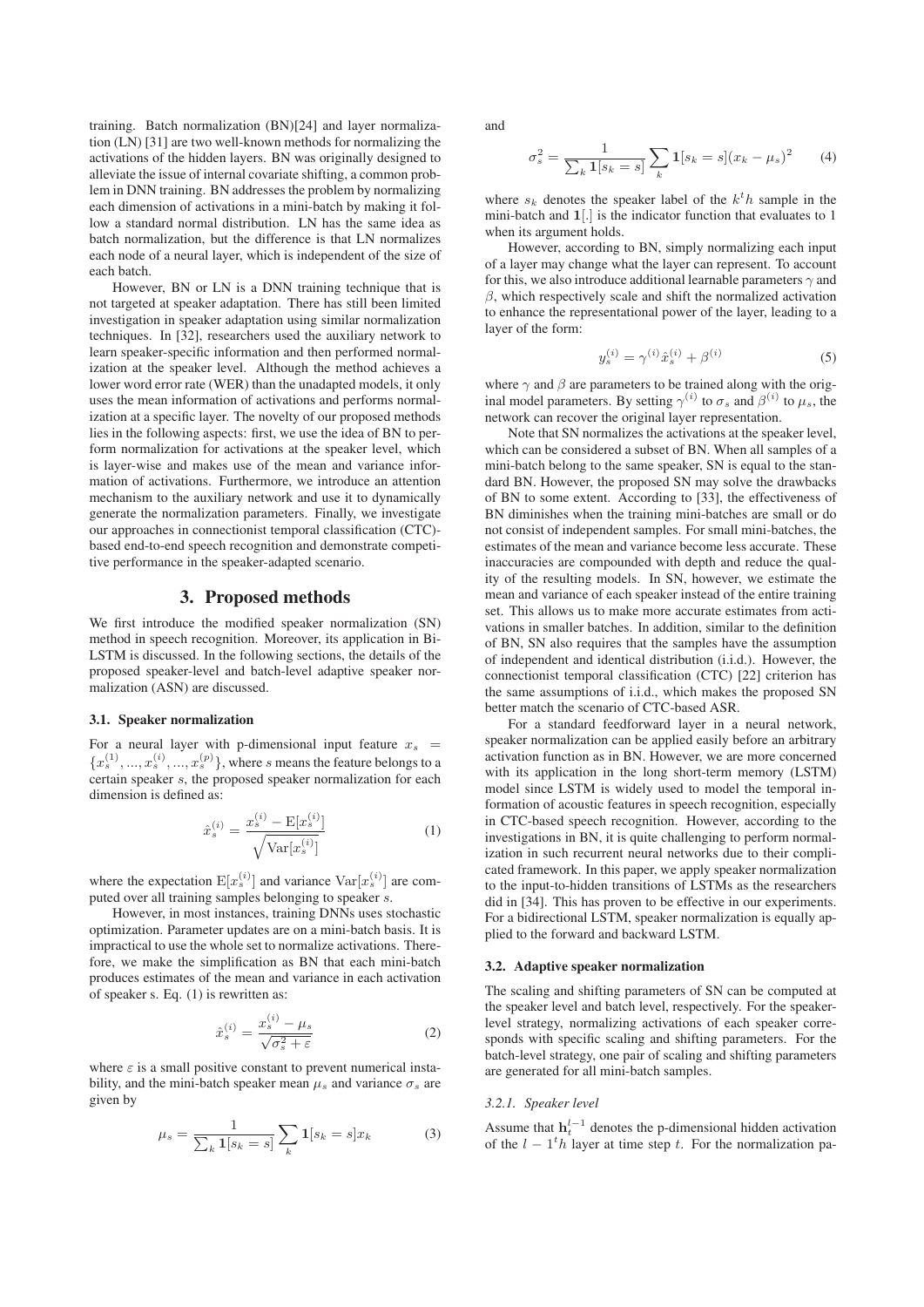rameter generation network, a nonlinear transformation is first applied to the normalized hidden activation as:

$$
\mathbf{g}_t^{l-1} = \tanh(\mathbf{W}_g \mathbf{h}_t^{l-1} + \mathbf{b}_g)
$$
 (6)

where  $\mathbf{W}_g$  is a  $d_g \times p$  weight matrix and  $d_g$  is set to be less than  $p$ . This nonlinear transformation is designed to project the hidden activation to a low dimensional space. In this way, the computational cost of the auxiliary network can be greatly reduced.

We use the weighted summation of all frames belonging to speaker s to generate the normalization parameters for that speaker. The mean of all the elements in  $g_t^{l-1}$  can measure the importance of the  $t^{th}$  frame-level representation. With the softimportance of the  $t^{th}$  frame-level representation. With the softmax function, the attention weight for each frame of the speaker s can be calculated as:

$$
\alpha_{s,t} = \frac{\exp(\text{mean}(\mathbf{g}_{s,t}^{l-1}))}{\sum_{\tau} \mathbf{1}[s_{\tau} = s] \exp(\text{mean}(\mathbf{g}_{\tau}^{l-1}))}
$$
(7)

where  $s_{\tau}$  denotes the speaker label of the  $\tau^{th}$  frame in the minibatch and **1**[.] is the indicator function that evaluates to 1 when its argument holds.

The context vector of speaker s can be easily computed with  $\alpha_{s,t}$  serving as the combination weights.

$$
\mathbf{c}_s = \sum_t \alpha_{s,t} \mathbf{1}[s_t = s] \mathbf{g}_t^{l-1} \tag{8}
$$

Finally, the scaling and shifting parameters for speaker s are generated as a linear transformation of the context vector:

$$
\gamma_s^l = \mathbf{W}_\gamma^l \mathbf{c}_s + \mathbf{b}_\gamma^l \tag{9}
$$

$$
\beta_s^l = \mathbf{W}_{\beta}^l \mathbf{c}_s + \mathbf{b}_{\beta}^l \tag{10}
$$

Assume  $\hat{\mathbf{h}}_{s,t}^{l-1}$  denotes the activation normalized by the n and variance of speaker s. The final speaker normalized mean and variance of speaker s. The final speaker normalized activation is given by

$$
\tilde{\mathbf{h}}_{s,t}^{l} = \hat{\mathbf{h}}_{s,t}^{l-1} \odot \gamma_s^l + \beta_s^l \tag{11}
$$

where  $\odot$  denotes the elementwise product.

### *3.2.2. Batch level*

In batch-level speaker normalization, all activations of all speakers in the mini-batch share one pair of scaling and shifting parameters indiscriminately as with the standard format. The difference is that the parameters are dynamically generated by the activations.

A straightforward idea is to use the weighted mean of all activated frames to generate the parameters. Then, Eq. (7) and Eq. (8) are rewritten as:

$$
\alpha_t = \frac{\exp(\text{mean}(\mathbf{g}_t^{l-1}))}{\sum_{\tau} \exp(\text{mean}(\mathbf{g}_{\tau}^{l-1}))}
$$
(12)

$$
\mathbf{c} = \sum_{t} \alpha_t \mathbf{g}_t^{l-1} \tag{13}
$$

where the symbols denote the same meaning as above. Then, the context vector is used to generate the scaling and shifting parameters as Eq. (9-10).

To take advantage of the discriminative information among different speakers, we further propose speaker interclass attention to combine the activations of different speakers. After the context vectors of all speakers are computed in Eq. (8). The attention weight for each speaker context vector can be calculated as:

$$
\alpha_s = \frac{\exp(\text{mean}(\mathbf{c}_s))}{\sum_m \exp(\text{mean}(\mathbf{c}_m))}
$$
(14)

where m denotes the  $m<sup>th</sup>$  speaker in the mini-batch.

Then, the weighted mean of all speaker context vectors is formed with  $\alpha_s$  serving as the combination weights:

$$
\mathbf{u} = \sum_{s} \alpha_s \mathbf{c}_s \tag{15}
$$

Finally, the weighted mean is used to generate the scaling and shifting parameters as Eq. (9-10).

# 4. Experiments

#### 4.1. Dataset

We evaluated our proposed methods on an open-source Mandarin speech corpus AISHELL-1 [27]. All speech files are sampled at 16 K Hz with 16 bits. We trained our models on the training set which contains 150 hours of speech (120,098 utterances) recorded by 340 speakers. The development set contains 20 hours of speech (14,326 utterances) recorded by 40 speakers was used for early-stopping. And the test set contains 10 hours of speech (7,176 utterances) recorded by 20 speakers was used for the final evaluation. The speakers of the training set, development set, and test set are not overlapped.

#### 4.2. SI system

We used connectionist temporal classification (CTC)-based speech recognition systems in our experiments. The input acoustic feature was 108-dimensional filter-bank features (36 filter-bank features, delta coefficients, and delta-delta coefficients) with mean and variance normalization. All neural acoustic models in the experiments had three bidirectional LSTM hidden layers with 512 LSTM cells. To improve recognition performance and training efficiency, we appended a convolutional neural network (CNN) before the LSTM layers. For the SI model, the bottom two layers were 2D convolution layers with output channels of 64 and 256. Each convolution layer was followed by a max-pooling layer with a stride of 2 in the time dimension for finally downsampling utterances to a quarter of the original length. We used a dropout rate of 0.3 for the LSTM layers to avoid overfitting.

For the output of the Mandarin acoustic model, according to the statistical information of the transcripts, we collected 4,294 Chinese characters in the training and development sets. With the special symbol blank involved, 4,295 modeling units were used for the output inference. Additionally, to further improve the performance of the SI model, the trigram language model, which was trained by using the transcription of the training set, was used in the decoding procedure.

#### 4.3. Network training setups

The CTC-based acoustic model used the whole utterance as input, while utterances varied in length. Therefore, we sorted all the utterances of the training set in descending order by length. For the input features of the network, each utterance was represented as a sequence of frames. We set a maximum number of frames of  $f_{\text{max}}$  to control the batch size. The number of utterances included in each mini-batch was  $f_{\text{max}}/l_{\text{max}}$ , where/means rounding operation, and  $l_{\text{max}}$  denotes the length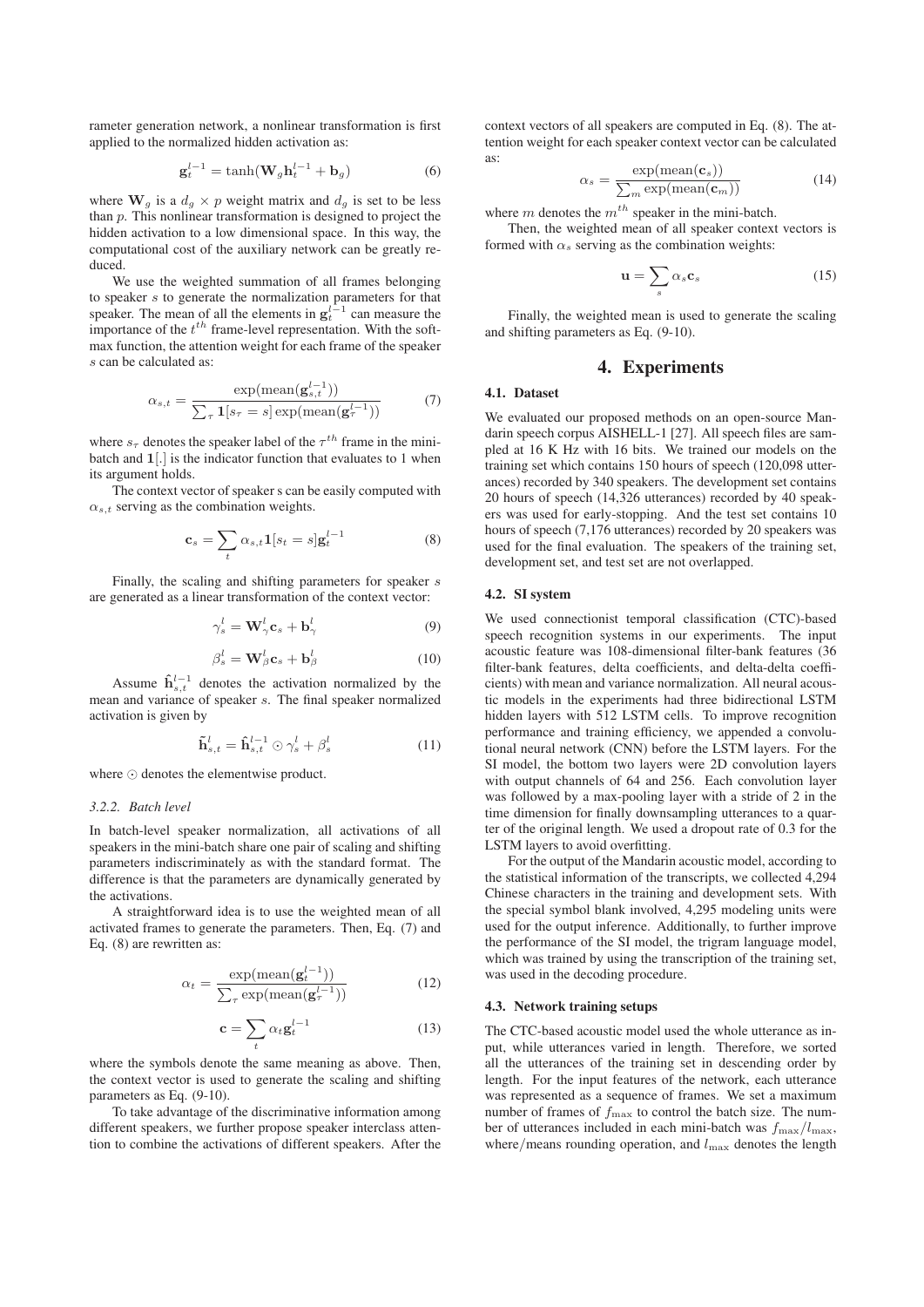Table 1: *The CERs (%) of SI and SN models under different learning rates. "–" denotes that the model did not converge.*

| Learning rate | 0.0001 | 0.0002 | 0.0004 |
|---------------|--------|--------|--------|
|               | 9.96   |        | -      |
| SΝ            | 9.44   | 9.04   | 8.89   |

of the longest utterance of the mini-batch. All utterances whose lengths were less than  $l_{\text{max}}$  were unified by a zero-padding operation. Therefore, the size of each mini-batch was variable but did not exceed  $f_{\text{max}}$ .

PyTorch toolkits [35] were used in our model training process. All the model parameters were randomly initialized and updated by Adam [36]. The network was trained to minimize the CTC loss function with an initial learning rate of 0.0001. The development set was used for learning rate scheduling and early stopping. We started to halve the learning rate when the relative improvement fell below 0.004, and the training ended if the relative improvement was lower than 0.0005.

#### 4.4. Results of SN

The standard speaker normalization described in section 3.1 was first applied to the input of all LSTM layers. We investigated the effect of normalization on the learning rate of network training, where  $f_{\text{max}}$  was set to 5,000.

Table 1 shows the character error rate (CER) of different acoustic models with and without speaker normalization under different initial learning rates. It can be seen that with a learning rate greater than 0.0001, the model without speaker normalization did not converge. The model with speaker normalization obtained a 5.2% reduction in CER under a small learning rate of 0.0001. In the case of a larger learning rate, the speaker normalized model significantly outperformed the SI model, achieving a CER of 8.89% and up to 10.7% relative improvement.

According to the analysis of Table 1, we found that standard speaker normalization enables higher learning rates and makes the model perform better. Speaker normalization makes model training more resilient to the parameter scale. Normally, large learning rates may increase the scale of layer parameters, which then amplify the gradient during backpropagation and lead to model explosion. However, with speaker normalization, backpropagation through a layer is unaffected by the scale of its parameters.

We further explored the influence of batch size during model training. Since SN uses similar ideas as BN, we compared the proposed SN with the BN algorithm. The initial learning rates for the SN and BN models were set to 0.0002. As shown in Table 2, in the case of a smaller batch size, BN greatly deteriorated the ASR performance. This is an inherent flaw of BN, as mentioned in [39]. For the proposed SN, a smaller batch size had little impact on the model performance, resulting in a comparable performance with a favorable batch size of 5,000. This shows that SN can allow the model to be trained at a smaller batch size without significantly reducing performance, thereby adapting to scenarios with sparse data.

Table 2: *The CERs (%) of the SN and BN models with different training batch sizes.*

| Batch size( $f_{\text{max}}$ ) | 2000  | 5000 | 8000 |
|--------------------------------|-------|------|------|
| SN                             | 10.97 | 9.71 | 9.90 |
| ΒN                             | 9.01  | 9.04 | 9.38 |

### 4.5. Results of ASN

In the ASN model, the size of the nonlinear transformation in the auxiliary network, i.e.,  $d_g$ , was set to 256 to speed up the training. The hidden activation of the previous layer was used to generate the scaling and shifting parameters for the current layer. We also used dropout for the auxiliary network to improve performance. Note that the main network was more adaptable to smaller learning rates due to the influence of the auxiliary network. Therefore, the learning rate was set to 0.0001 for the ASN models, and  $f_{\text{max}}$  was set to 5000.

Table 3: *The CERs (%) of SI, SN and different ASN models*

| Model     | Model Size(M) | $CER(\%)$ |
|-----------|---------------|-----------|
| SI        | 85.82         | 9.96      |
| <b>SN</b> | 85.84         | 8.89      |
| ASN-S     | 92.75         | 8.22      |
| $ASN-B1$  | 92.75         | 8.51      |
| $ASN-B2$  | 92.75         | 8.39      |
|           |               |           |

Table 3 summarizes the experimental results of the SI, SN and ASN models. ASN-S indicates that the scaling and shifting parameters in SN were generated at the speaker level. ASN-B1 and ASN-B2 denote the parameters that were generated by using the weighted mean of all activated frames and all speaker context vectors, respectively. As shown in Table 3, all ASN models outperformed the SN models. In batch-level ASN, since the proposed speaker interclass attention utilized the discriminative information among different speakers, ASN-B1 performed better than ASN-B2. In speaker-level ASN, since specific scaling and shifting parameters were generated for each speaker to provide more discriminative information, ASN-S further outperformed ASN-B. Finally, ASN-S achieved the best CER of 8.22%, resulting in 17.5% relative improvement over the SI model.

### 5. Conclusions

In this work, we propose a novel speaker normalization technique for neural acoustic model adaptation in CTC-based ASR. Unlike previous work, we use the idea of BN to normalize hidden activations at the speaker level. The method performs a layer-wise normalization for hidden activations and utilizes the mean and variance information of each speaker. Experimental results show that the proposed SN enables the model to be trained with a higher learning rate, resulting in a better performance. Additionally, SN makes model training more resilient to the batch size, which makes it possible to use it in different scenarios. Furthermore, based on SN, we propose ASN, in which the scaling and shifting parameters are dynamically generated by using an auxiliary network with an attention mechanism. We generate the parameters at the speaker level and batch level. The two strategies both outperform the standard SN, finally achieving up to a 17.5% relative reduction in CER.

### 6. Acknowledgements

This work was partially funded by the National Key Research and Development Program of China (Grant No. 2016YFB100 1303) and the National Natural Science Foundation of China (Grant No. U1836219).